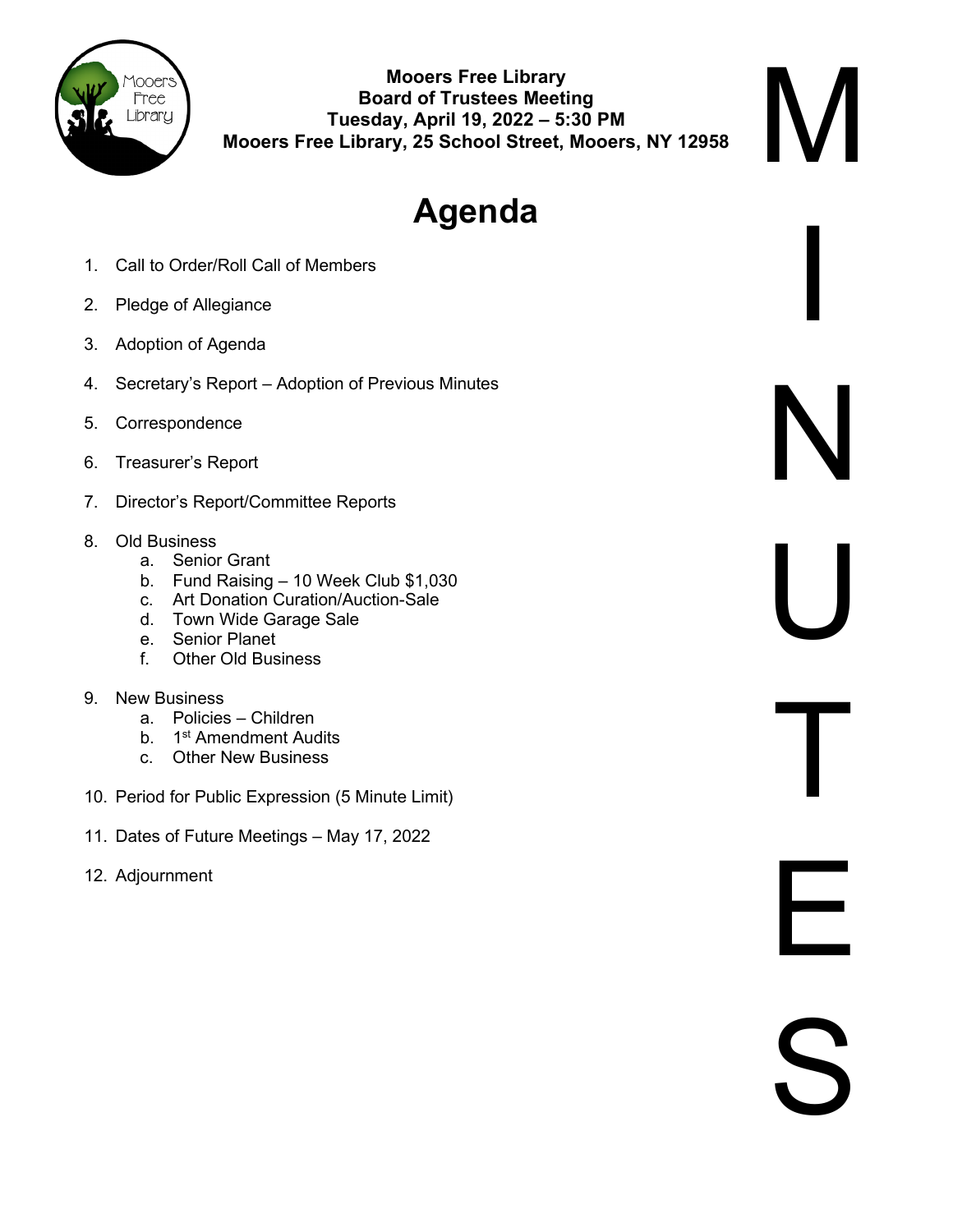## **Mooers Free Library Board of Trustees Meeting**

Tuesday, April 19, 2022 @ 5:30 PM Mooers Free Library, 25 School Street, Mooers NY 12958 \*\*\*Meeting held via Zoom

**President Tim Gonyo called the meeting to order at 5:35 p.m. Present were Tim Gonyo, Art Menard, Marilyn Willette, Patty Gaudreau, Irving Breyette, and co-directors - Norma Menard, and Stacie Brooks. Absent were Jenn McIntyre, Gerald LaValley and Lisa DeLong**

## **Adoption of Agenda**

Marilynn Willette made the motion to adopt the agenda. Seconded by Patty Gaudreau. Motion passed.

## **Secretary's Report**

Art Menard made the motion to adopt the report. Seconded by Marilyn Willette. Motion passed.

#### **Correspondence**

- a. Norma Menard reported that our Senior Grant through the Office For The Aging for \$1625.00 was approved.
- b. Norma Menard also reported the library received a letter from Meg Backus from the North Country Library System confirming our grant for the Senior Planet Chrome Essentials Course and what the monies awarded could be used for.

#### **Treasurer's Report**

See attached

### **Director's Report**

See Attached

#### **Old Business**

- a. Senior Grant covered in correspondence
- b. Fundraising- 10 Week Club was successful. All tickets were sold and we raised \$1030. Art Menard will distribute money to the winners this week. Tim Gonyo suggested we consider having two fundraisers a year. We will revisit this in the Fall.
- c. Art Donation Curation/Auction Sale Tim Gonyo has collected information from board members concerning which art work to keep and display in the library. We need to start getting the community room ready for the Senior Planet Chrome Course so we would like to sort the art (which is in the community room) we are keeping and begin to get the art hung before the Senior Planet Chrome Essentials Course begins.
- d. Town Wide Garage Sale We are participating on June 11. Tim Gonyo suggested we sell the large "boat" table in the community room as it is quite cumbersome. We have another large table in the community room which can be used. We will try to sell it on FB Marketplace.
- e. Senior Planet Norma Menard reported she has 12 registrants for the Chrome Essentials Course beginning May 10. This is a 5 week course, meeting every Tuesday/Thursday @ 10:00.
- f. Lecture on May 3 @ 10:00 Protecting Information Online will be held in the community room with Norma and Art Menard presenting.

#### **New Business**

a. Policies - Children - Norma Menard asked if we have a policy for which ages children can attend the library alone. Tim Gonyo suggested we form a policy revamp committee to look at all our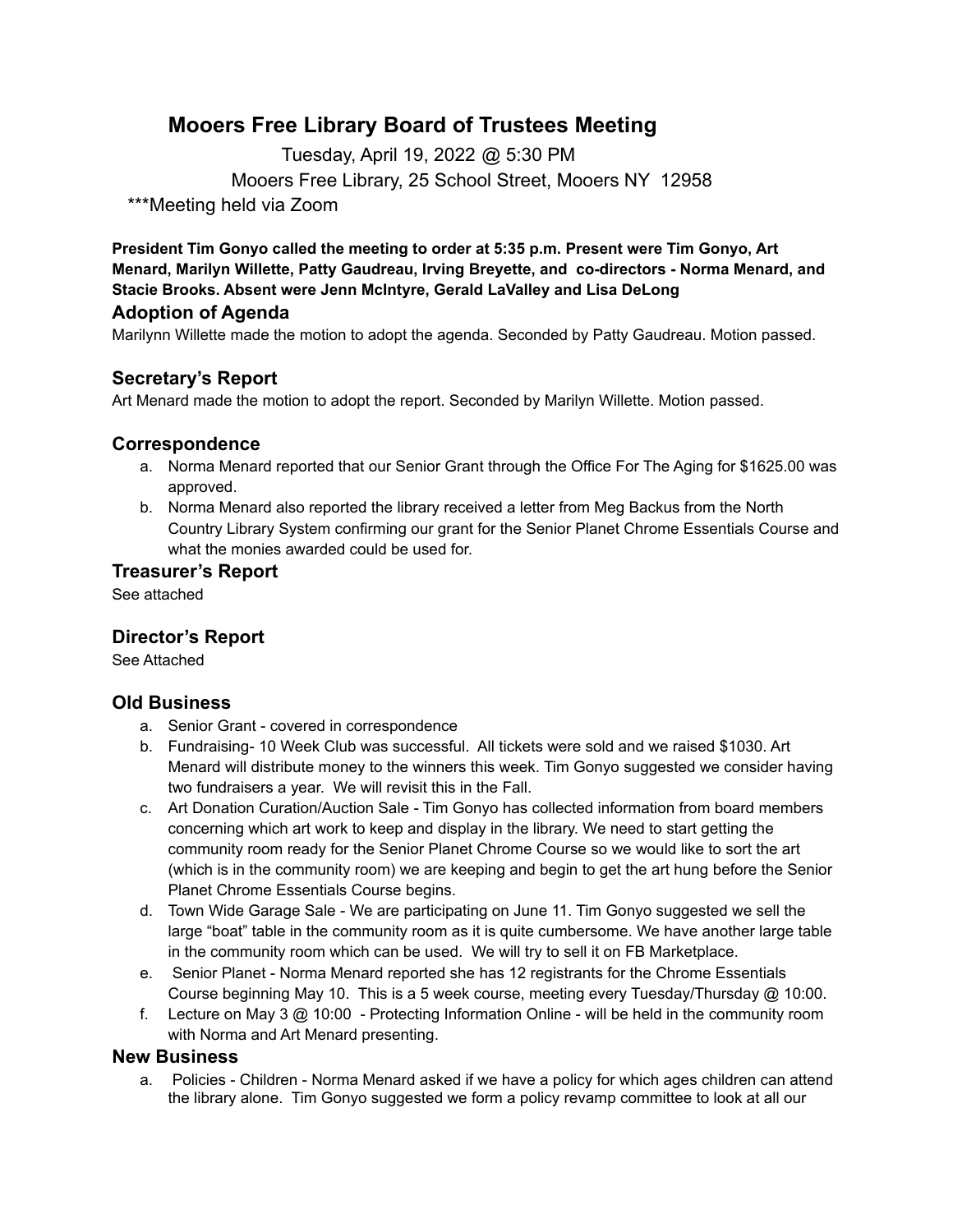policies and update/change/add policies as needed. The Policy Revamp Committee members will include; Tim Gonyo, Patty Gaudreau, Marilyn Willette, Stacie Brooks and Norma Menard.

b. 1st Amendment Audits - 1st Amendment Audits are happening in the North Country. It is recommended directors and board members register for an informational webinar on April 26 @ 1:00 - 2:30 pm. Norma Menard will email us more information on this and how to sign up for the webinar.

## **Public Discussion**

No community members present

#### **Dates of future meetings**

May 17 at 5:30 pm.

#### **Adjournment**

Art Menard made the motion to adjourn at 6:37 pm. Seconded by Marilyn Willette

Minutes by Patty Gaudreau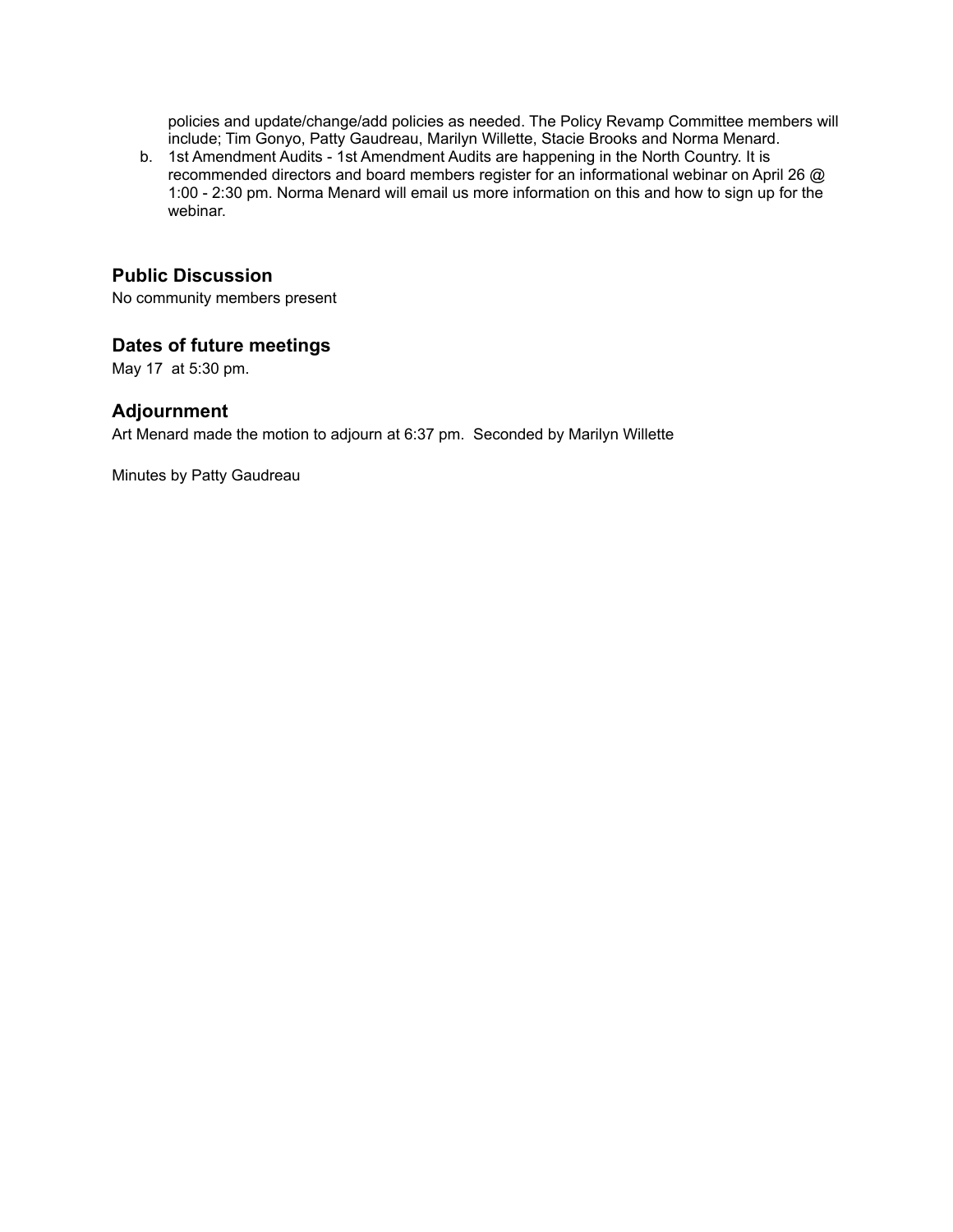## **MOOERS FREE LIBRARY FINANCIAL STATEMENTS April 19,2022**

| Public support & Rev.                | 2021 Actual     | 2022 Budget          |                         | <b>Since Last Mtg</b>    | 2022 Year to Date              | 33%   |
|--------------------------------------|-----------------|----------------------|-------------------------|--------------------------|--------------------------------|-------|
| 1. Town of Mooers                    | \$<br>15,000.00 | \$<br>15,000         | \$                      |                          | 15,000.00                      | 100%  |
| 2. NCCS                              | \$<br>10,500.00 | \$<br>10,500         | \$                      |                          |                                | 0%    |
| 3. Grants                            |                 | \$<br>500            | \$                      |                          | 250.00                         | 50%   |
| 4. Gifts and Donations               | \$<br>1,264.97  | \$<br>1,000          | \$                      | 34.98                    | 81.62                          | 8%    |
| 5. Local Library Service Aid (CEFLS) | \$<br>1,443.83  | \$<br>1,110          |                         |                          | 138.20                         | 12%   |
| 6. Copier Usage                      |                 | \$<br>14             | \$                      | $\overline{\phantom{a}}$ |                                | $0\%$ |
| 7. Library Charges                   | \$<br>50.00     | \$<br>14             | \$                      | $\overline{\phantom{a}}$ | $\overline{\phantom{a}}$       | 0%    |
| 8. Sale of Books                     |                 | \$<br>60             | \$                      | $\overline{\phantom{a}}$ | $\overline{\phantom{a}}$       | 0%    |
| 9. Reserve Funds                     |                 | \$<br>1,000          | \$                      |                          | $\overline{a}$                 | 0%    |
| 10. Fundraisers                      | \$              | \$<br>2,300          | \$                      | 1,710.00                 | 1,950.00                       | 85%   |
| 11. Other Income, Reimbursement      | \$              | \$                   | $\overline{\mathbf{S}}$ | 50.00                    | 50.00                          | 0%    |
| 12. Bank Interest                    | \$<br>1.88      | \$<br>$\overline{2}$ | $\overline{\mathbf{S}}$ | 0.23                     | 0.76                           | 38%   |
| 13. Total Revenue                    | \$<br>28,260.68 | \$<br>31,500         | $\overline{\$}$         | 1,795.21                 | 17,470.58                      | 55%   |
|                                      |                 |                      |                         |                          |                                |       |
| <b>Expenses</b>                      | 2021 Actual     | 2022 Budget          |                         | <b>Since Last Mtg</b>    | 2022 Year to Date              | 33%   |
| 14. Librarian's Salary               | \$<br>18,112.86 | \$<br>18,550.00      | \$                      | 2,020.28                 | \$<br>5,386.86                 | 29%   |
| 15. Payroll Taxes (FICA, etc)        | \$<br>1,842.68  | \$<br>1,750.00       | \$                      | 205.53                   | \$<br>548.02                   | 31%   |
| 16. Substitute Staff                 | \$              | \$<br>100.00         | \$                      |                          | \$                             | 0%    |
| 17 Accounting Fees                   | \$<br>589.68    | \$<br>685.00         | \$                      | 61.56                    | \$<br>252.72                   | 37%   |
| 18. Insurance D&O/WorkComp/DBL       | \$<br>1,872.72  | \$<br>2,000.00       | \$                      |                          | \$                             | 0%    |
| 19. Book/Media Purchases             | \$<br>33.90     | \$<br>2,000.00       | \$                      | 124.62                   | \$<br>124.62                   | 6%    |
| 20. Automation Contract              | \$<br>891.83    | \$<br>940.00         | $\overline{\mathbf{s}}$ |                          | \$                             | 0%    |
| 21. ICICILL-ICEPEC License           | \$<br>70.00     | \$<br>150.00         |                         |                          | \$<br>70.00                    | 47%   |
| 22 Movie Licensing                   | \$<br>145.00    | \$<br>150.00         | \$                      | $\overline{a}$           | \$                             | 0%    |
| 23. Postage                          | \$              | \$<br>50.00          | \$                      | $\blacksquare$           | \$<br>$\overline{a}$           | 0%    |
| 24. Equipment/Computers              | \$<br>127.46    | \$<br>300.00         | \$                      | ÷,                       | \$<br>$\overline{\phantom{0}}$ | 0%    |
| $25.$ Fuel                           | \$<br>1,106.88  | \$<br>1,335.00       | \$                      | 1,115.07                 | \$<br>1,115.07                 | 84%   |
| 26. Electricity                      | \$<br>770.56    | \$<br>850.00         | \$                      | 66.84                    | \$<br>188.32                   | 22%   |
| 27 Building Repairs                  | \$              | \$<br>200.00         | \$                      |                          | \$                             | 0%    |
| 28. Program Supplies, Misc.          | \$<br>388.33    | \$<br>600.00         | \$                      | 50.00                    | \$<br>86.85                    | 14%   |
| 30. Telephone/Internet/Web           | \$<br>626.37    | \$<br>600.00         | \$                      | 193.88                   | \$<br>317.90                   | 53%   |
| 31. POB Rental                       | \$<br>122.00    | \$<br>130.00         |                         |                          | \$<br>130.00                   | 100%  |
| 32, Trash/Snow Removal               | \$<br>390.00    | \$<br>100.00         | \$                      |                          | \$<br>60.00                    | 60%   |
| 33. Fund Raising Payout              | \$              | \$<br>1,000.00       | \$                      | ÷,                       | \$                             | 0%    |
| 34. Funds set aside for Reserve      | \$              | \$<br>10.00          | \$                      |                          | \$                             | 0%    |
| 35. Total Expenses                   | \$<br>27,090.27 | 31,500               | \$                      | 3,837.78                 | \$<br>8,280.36                 | 26%   |
|                                      |                 |                      |                         |                          |                                |       |
| 36. Excess or Deficit                | \$<br>1,170.41  | \$<br>$\blacksquare$ | \$                      | $(2,042.57)$ \$          | 9,190.22                       |       |

| Checkbook balance as of 4/19/22     | -\$ | 27,564.86 |
|-------------------------------------|-----|-----------|
| <b>Balance, Construction Acct.</b>  | -\$ | 8,918.52  |
| <b>Friends of the Library acct.</b> | -\$ | 956.64    |
| Total \$                            |     | 37.440.02 |